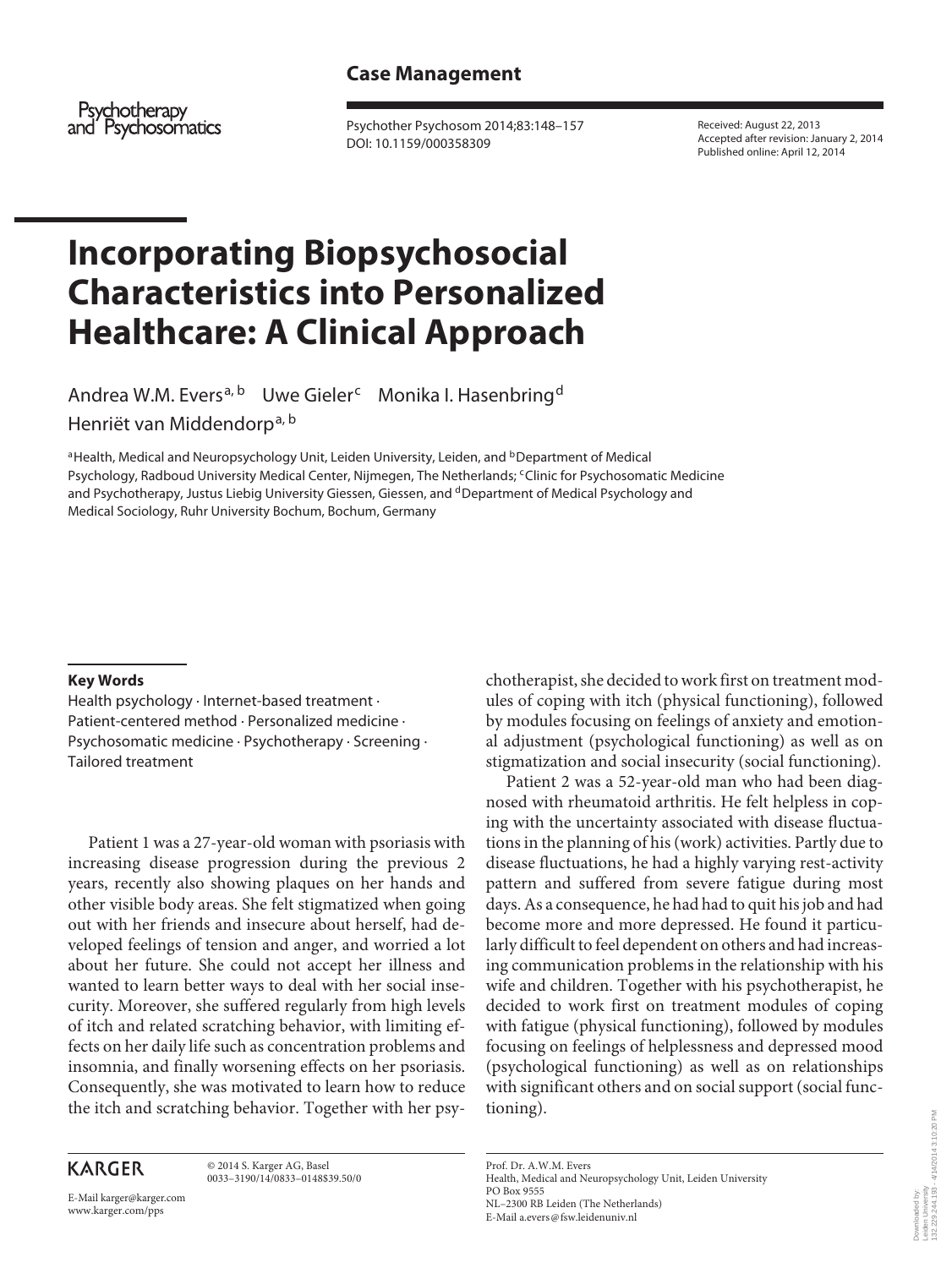#### **The Clinical Problem**

 Chronic somatic conditions such as chronic pain, diabetes, multiple sclerosis or skin diseases are increasingly prevalent as people reach higher ages and due to improved medical treatment of previously life-threatening diseases. Currently, almost half of all adults are at some point in their lives confronted with one or more chronic somatic condition(s), which has many consequences for both patients and their environment, such as uncertainty, anxiety, adaptation in work and social relationships, and a changed future perspective [1, 2].

 The way in which patients cope with somatic conditions affects their long-term physical and/or psychological outcome [1, 3, 4]. Many patients are capable of psychologically adjusting to their chronic condition, with minimal support and education; they achieve what is termed 'allostasis' (stability through change) [5]. However, about 30% of patients have clinically relevant levels of distress or deal with the stress inefficiently (allostatic overload), leading to adjustment problems that require some forms of psychosocial support, such as depressive symptoms or problems about coping with pain or fatigue. By means of treatments aimed at self-management and related psychotherapeutic approaches, these adjustment problems can be prevented or solved.

 In the past decades, several psychological and psychopharmacological interventions have been introduced to improve the physical and psychological outcomes of patients with somatic conditions, with a growing focus on increasing the self-management capacities of patients [4, 6–9] . Although these approaches – usually based on evidence-based cognitive (e.g. cognitive restructuring), behavioral (e.g. graded activity) or physiological principles (e.g. serotonin-related pharmacological treatments) – have proven to positively affect adjustment in a variety of diseases, they are, on average, only modestly effective, and the effects are not, or only partly, maintained at follow-up. Also, high dropout rates and low treatment adherence are often reported [4, 6–9].

 One of the problems is the large individual variability in treatment outcomes due to nonselection of patients – thus also including patients who are adjusting well on their own – and a lack of personalization of treatment to individual patient profiles [10-15]. Psychological and psychopharmacological treatments applied in psychological and somatic conditions usually consist of a general package consisting of multiple cognitive, behavioral and physiological modules, assuming that the different modules are to some extent relevant to and effective in all patients across and within conditions. As illustrated by the case vignettes, however, individual patients with somatic conditions show specific personalized needs that take into account the specific interaction between their physical, psychological and social problems, based on their particular disease, treatment trajectory and phase, as well as accompanying psychological comorbidity and stress and resilience factors [12, 16-18]. Consequently, a new, generally applicable framework for personalized treatment of patients with all kinds of somatic conditions is needed that is optimally tailored to the main physical, psychological or social problems and their interactions by combining state-of-the-art knowledge in different areas of psychotherapy (prediction, screening and treatment)  $[16, 19]$ .

### **Therapeutic Strategies for Personalized Healthcare**

 Personalized healthcare refers to tailoring the diagnosis, management and treatment of each patient to his or her individual characteristics [19-22]. To date, personalized healthcare has focused mainly on identifying biological (e.g. genetic) markers that could predict the disease course, treatment response and risk of side effects, which could be used to select the regular treatment that most likely exerts beneficial physical effects and prevents adverse consequences for the individual patient [23, 24] . As to psychological treatments for patients with somatic conditions, biological markers for tailoring treatment strategies are not available, and consequently personalized healthcare needs to be defined more broadly. Approaches such as collaborative or person-centered care (e.g. shared decision-making for best treatment decisions, patients' priorities as a guiding principle to increase patients' motivation for lifestyle changes), increased selfmanagement in managing a chronic condition (e.g. providing patients with problem-solving skills to enhance self-efficacy), sequential treatment (e.g. different targets of treatment during different treatment phases) and tailored treatment (e.g. specific treatment modules adapted to condition- and patient-specific psychological stress and resilience factors) reflect aspects of personalized healthcare in the field of psychotherapy. All those factors are increasingly recognized as important in the treatment of (somatic) conditions [17, 18, 25–27] and become more common in clinical practice and research [28–30] . In fact, by taking into account the large individual variability in disease outcome, psychological comorbidity, and psychological risk and resilience factors, more specialized

Downloaded by: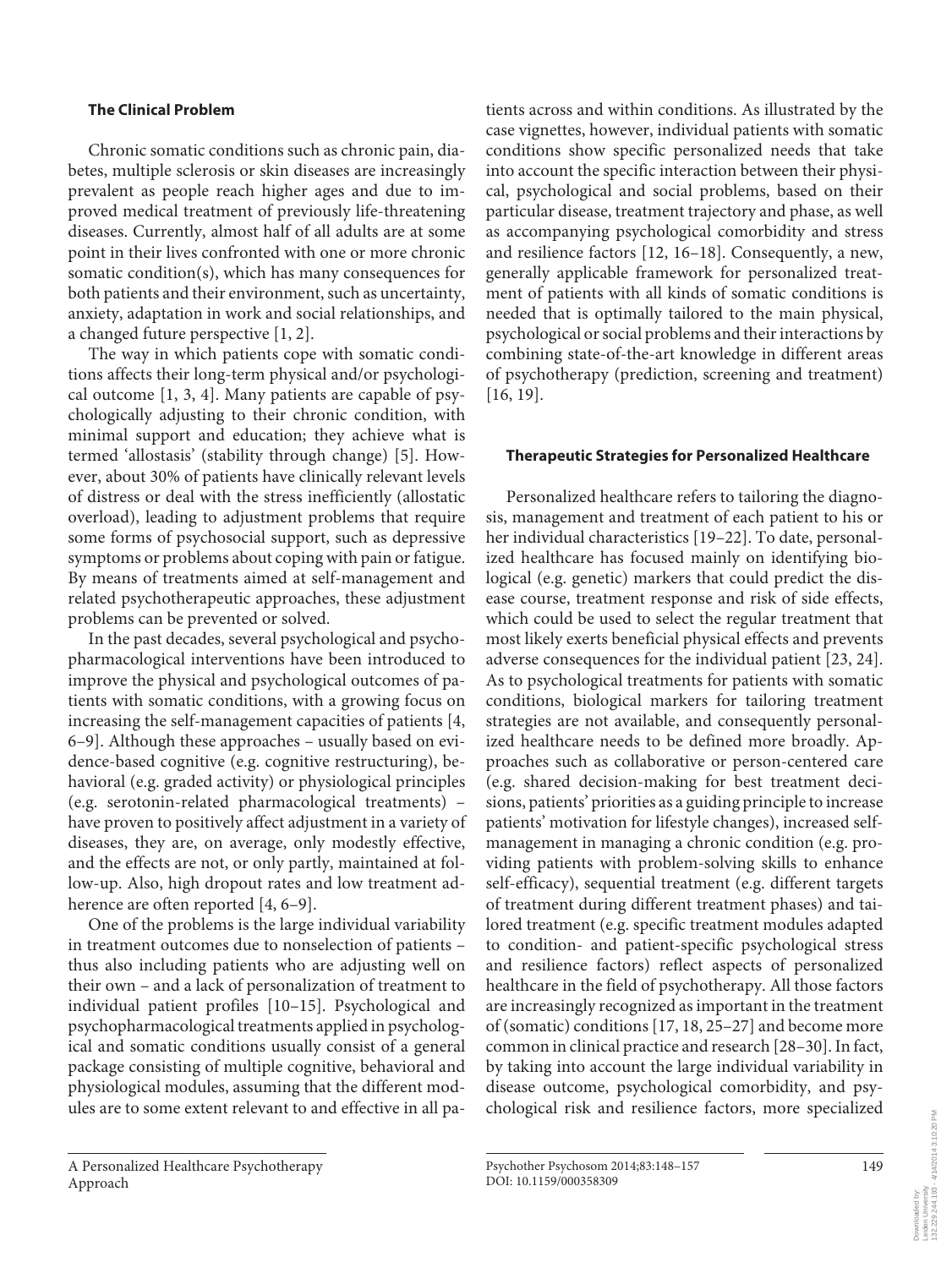treatment may be offered to those most likely to benefit (e.g. patients with decreased self-management capacities), and specific treatment ingredients can be offered to patients based on their individual profiles. In addition, tailoring treatment to the individual patient and his/her condition-specific problems has partly been shown to increase treatment motivation, adherence and patient satisfaction and to decrease attrition rates [11, 15, 31] – and, most importantly, to increase treatment effectiveness [11, 12, 32–34] , supporting an evidence-based framework for personalized healthcare that guides tailored treatment of patients with somatic conditions. This approach can be optimally realized by making use of evidence-based psychological treatment approaches to somatic conditions, and by focusing on patients' priorities with the physical, psychological and social problems (e.g. fatigue, depression and social dependence) most frequently experienced when adjusting to somatic conditions, while using multiple, evidence-based cognitive-behavioral techniques for an optimal personalized approach to every individual patient. Thus, offering specific physical, psychological or social treatment modules instead of a standard treatment package is considered a relevant next step in attaining a personalized healthcare framework in the area of psychological and psychopharmacological interventions and psychotherapy. Given the growing prevalence of somatic conditions combined with the limited number of specialized health professionals in this area (e.g. psychotherapists specialized in the treatment of patients with various somatic conditions), the cost-effectiveness of approaches to improving physical, psychological and social outcome in patients becomes increasingly relevant, not only to patients but also to society. However, although promising steps have been made, a coherent personalized healthcare framework for the psychological and psychopharmacological treatment of chronic somatic conditions in science, care and management beyond traditional diagnostics and treatments has not yet been developed [16] . This article for the first time combines current knowledge in psychotherapy about the prediction, screening and treatment of all kinds of chronic somatic conditions in order to introduce an innovative personalized healthcare approach based on generic principles aiming for tailored psychological interventions and psychotherapy for somatic conditions; this includes the following evidencebased steps:

 (1) Identification of generic and condition-specific psychological risk and resilience factors in long-term physical, psychological and social functioning for a broad variety of patients with (chronic) somatic conditions.

 (2) Use of validated (web-based) screening instruments to identify and select patients at risk with regard to their functioning and risk and resilience factors, as well as determination of patients' priorities in selecting treatment goals.

 (3) Offering different personalized (web-based) psychological treatment options depending on the outcome of the screening and patient priorities, which include both generic and condition-specific modules for physical, psychological and social functioning, tailored to the condition- and patient-specific risk and resilience factors.

These three steps are described in more detail below.

## *Generic and Condition-Specific Risk and Resilience Factors in Long-Term Functioning*

 A prerequisite to developing a personalized healthcare approach is knowledge of possible risk and resilience factors for a broad variety of (chronic) somatic conditions. Most research on risk and resilience factors is based on stress-vulnerability models, which assume that the longterm functioning of an individual in response to an uncontrollable long-term stressor such as a somatic condition is primarily determined by internal vulnerability (e.g. neuroticism) or a lack of resilience (e.g. pessimism) and by external environmental factors (e.g. stressors). Stress-vulnerability models propose potential mediating factors for patients' functioning and disease outcome, such as psychological (e.g. cognitive, behavioral), social (e.g. social support) and physiological factors (autonomic, endocrine and immune function) [3, 16, 35–37] . However, these complex interactions between physical, psychological and social factors are hardly taken into account in the available (medical or psychological) treatment guidelines for these patient groups [16] .

 Current treatment approaches usually combine broad, generic treatment modules for which some evidence of benefit exists in specific populations. Studies indeed indicate that specific risk factors – such as excessive worrying and passive avoidance behavior, as in case vignettes 1 and 2, respectively – or resilience factors – such as expectations of positive outcome and perceived support, again as in case vignettes 1 and 2, respectively – are common to almost all somatic conditions [1, 2, 4, 13, 38] and are predictive of long-term physical, psychological and social functioning [39–42] . Although it is essential to know generic risk and resilience factors when developing effective treatments, the modest effects of most patient-generic programs may be partly attributable to the lack of knowledge about risk and resilience factors specific to a certain somatic condition. For instance, although nonindividual-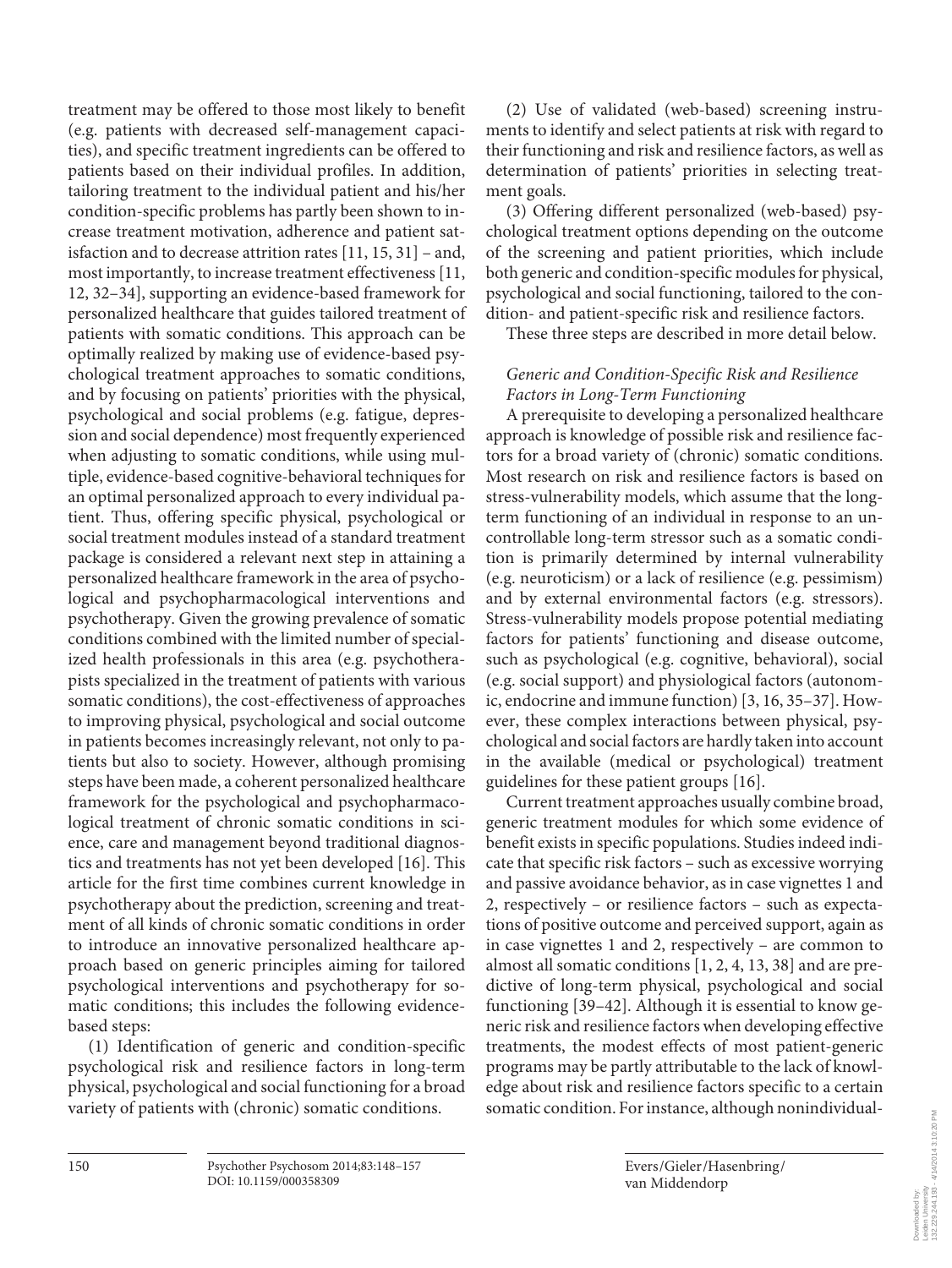ized treatments handle anxiety as a generic symptom that can be treated in the same way in all patients, the specific condition-related fears and related anxiety problems – and, hence, the underlying mechanisms and treatment approaches – are mostly different for the specific somatic condition and ask for a more personalized approach (e.g. fear of being stigmatized in patients with a visible skin condition, as in case vignette 1; fear of inflammation and irreversible joint destruction in patients with rheumatoid arthritis, as in case vignette 2) [43] . Thus, a personalized healthcare framework includes knowledge of both the generic and the condition-specific risk and resilience factors that influence long-term disease outcome in order to select screening instruments and treatment modules tailored to specific risk profiles.

 There is also some evidence that the stage of a disease influences the efficacy of a treatment. Early detection and modification of psychological risk and resilience factors is more likely to have long-term benefits and to decrease unfavorable long-term outcomes of somatic conditions, particularly if the treatment prevents irreversible longterm consequences such as joint destruction in patients with rheumatoid arthritis. In addition, patients are thought to develop a relatively stable strategy for coping with somatic conditions, and thus dysfunctional psychological factors may be less established and easier to modify at an earlier stage of the disease than later on [44, 45] . Studies of risk and resilience factors in various conditions have shown that these factors can be detected early, at the time of diagnosis, and that the most relevant risk and resilience factors have comparable relationships to outcomes regardless of disease stage [39, 46] . Retrospective analyses of previous trials of psychological treatments for various somatic conditions support the idea that the effectiveness of these psychological treatments is greater in patients with shorter disease duration [44, 47] .

## *Use of (Web-Based) Screening Instruments to Select Patients at Risk*

 To assess patient functioning at a specific time point, reliable, valid and sensible (e.g. responsive to change) clinimetric assessment could provide insight into (1) the level of physical, psychological and social functioning in line with the main problems of somatic patients, (2) the presence of generic and condition-specific risk and resilience factors, and (3) the need for support or health priorities for the patient and his or her environment [48, 49] . Macro- and microanalyses of symptoms and related factors in combination offer psychotherapists tools for individualizing treatment priorities and goals for a specific

patient at a specific time. The role of clinical reasoning and judgment is important in clinimetric assessment preceding treatment selection, permitting insight into hierarchical relationships between symptoms or complaints as well as allowing subtyping and differentiating diagnostic entities, staging of symptoms and incorporation of a previous treatment history within the personalized treatment recommendation [15, 17, 18] . Combined with a microanalysis of the onset, course, circumstances and consequences of specific symptoms, the psychotherapist obtains insight into functional relationships between co-occurring problems, not only focusing on symptoms but also on psychological and social aspects, providing insight into specific treatment targets at specific stages  $[17, 18]$ .

 By screening for a broad range of potential problems including physical (e.g. pain, fatigue), psychological (e.g. anxiety, depression) and social functioning (e.g. social support, stigmatization), insight is gained into the magnitude of adjustment problems and symptoms, which indicates treatment priorities and patient motivation [50] . Screening instruments for assessing the physical, psychological and social functioning of patients with chronic somatic conditions consequently include both generic and condition-related tools, such as the Hospital Anxiety and Depression Scale as a generic measure of general distress [51], and condition-specific measures of physical outcomes such as fatigue or itch [52–54]. Using such brief screening instruments for the two case vignettes described will provide insight into the severity of the anxiety and acceptance problems as well as of itch in case vignette 1 and of fatigue and depression in case vignette 2. In addition, screening for risk and resilience factors will provide clues as to where and how to intervene in a specific patient. These factors may be generic – such as excessive worrying (case vignette 1), lack of social support or illness cognitions (e.g. helplessness or acceptance; case vignettes 1 and 2) – as well as condition specific – such as fear of stigmatization for visible skin diseases (case vignette 1), fear of pain and disability in rheumatic diseases (case vignette 2) or fear of recurrence in breast cancer. A broad range of questionnaires could be used as screening instruments for assessing risk and resilience factors in chronic somatic conditions, including both generic and condition-related tools [55], such as the Penn State Worry Questionnaire to assess generic tendencies of worrying [56] and the Illness Cognition Questionnaire to measure frequently occurring illness cognitions in chronic somatic conditions [57] .

A Personalized Healthcare Psychotherapy Approach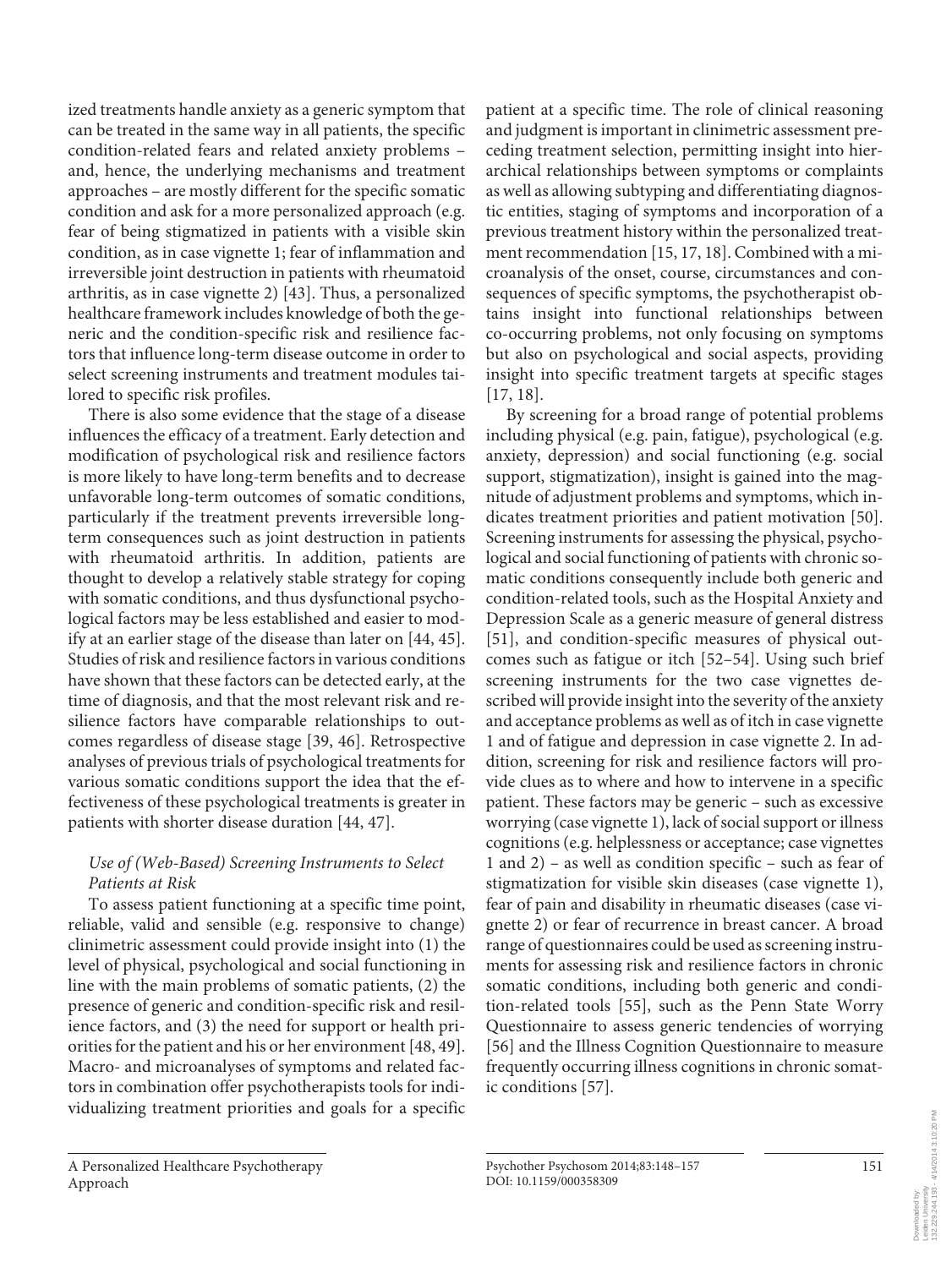Reliable and valid screening is a prerequisite for personalized healthcare approaches and can greatly increase their effectiveness – first, because screening of risk groups makes it possible that only those patients in need of help are offered treatment, thus preventing ceiling effects from toning down overall treatment effects, and second, because patients can be offered treatment ingredients or modules specifically tailored to their risk and resilience factors or problems of adjustment [12, 17, 32, 58]. Because the distinction between patients at risk and those not at risk is, by definition, arbitrary in continuous measures of screening instruments, brief screening instruments are generally used to make a first general selection, followed by more extensive and focused assessment to decide which patients might benefit from (which type of) treatment [17].

 In regular care, clinimetric assessment can easily and cost-effectively be conducted by means of paper-and-pencil measures; these can be filled out by the majority of patients, regardless of characteristics such as age, and they do not require any computer experience or access. Nonetheless, substantial technological advances have augmented the possibilities of electronic assessment and (automated) feedback [59]. Ecologically valid information on daily functioning and disease burden can be obtained by means of personal digital assistants or smartphones that can provide automated feedback (e.g. advice on specific actions to be taken). To specifically enable personalized healthcare, patients can fill out brief screening questionnaires online at home before their consultation, which enables the clinician to monitor adjustments without necessarily seeing patients face to face, allowing a more focused consultation by providing feedback to the patient that is based on standardized databases (e.g. to initiate or motivate behavioral change) and by assessing the need of patients for additional psychological care. Feedback on a patient's functioning could be automated, for instance, by means of graphical patient profile charts which indicate in a visually clear and attractive way how patients are functioning in different areas, based on norm scores for that particular somatic condition or previous scores of the individual patient (see Peters et al. [53] and Vercoulen [54] for an example). Using such paper-and-pencil and/or web-based screening tools regularly (e.g. every 6 months) in standard care can significantly contribute to efficient and personalized patient care [54]. With regard to the two case vignettes, regular screening of the reported problem areas will provide insight into their response to treatment and long-term maintenance of treatment benefits or relapse indicating renewed need for treatment.

## *Offering (Web-Based) Personalized Treatment Options*

 Depending on the outcomes of screenings, different personalized treatment options consist of generic and condition-specific treatment modules that focus on the relevant condition- and patient-specific risk and resilience factors. For patients with various health conditions including cancer, chronic pain and skin diseases, an evidencebased, personalized healthcare approach has been successfully developed and applied  $[10, 11, 33, 60-62]$ . Figure 1 presents an overview of personalized treatment for somatic conditions [11] in which treatment consists of modules that target patients' most frequently reported problems, including physical functioning (e.g. coping with pain and functional disability, itch, fatigue, lifestyle adjustment), psychological functioning (e.g. anxiety and depressed mood, emotional adjustment) and social functioning (e.g. social support, stigmatization). The choice of treatment modules is determined on the basis of the screening instrument in conjunction with the patient's reported priorities and the therapist's judgment. In addition to the tailored module-based components, all treatments also include generic components such as goal-setting and long-term maintenance of achieved goals, as well as prevention of relapse at the end of treatment. The specific treatment modules in turn consist of evidence-based cognitive and behavioral techniques that are focused on specific risk and resilience factors with homework assignments. This treatment can be flexibly applied in every module (physical, psychological and social) with a broad variety of cognitivebehavioral strategies across several weeks or months to a variety of somatic conditions. As a consequence, even if two patients chose the same treatment modules, the treatment techniques and methods applied would vary widely, depending on the specific risk and resilience factors for every problem treated. With regard to the case vignettes, for example, treatment of patient 1 focused on coping with itch (physical), anxiety-related problems (psychological) and stigmatization (social), whereas treatment of patient 2 focused on coping with fatigue (physical), depressed mood (psychological) and social support (social). Besides these differences in treatment modules, the content of each module was adapted according to each patient's specific risk and resilience factors; thus, to patient 1, cognitive-behavioral techniques were applied to diminish worrying and increase acceptance, whereas, for patient 2, techniques for improving planning of (work) activities and decreasing helplessness were used.

 Comparable personalized psychological healthcare approaches are currently applied and evaluated as E-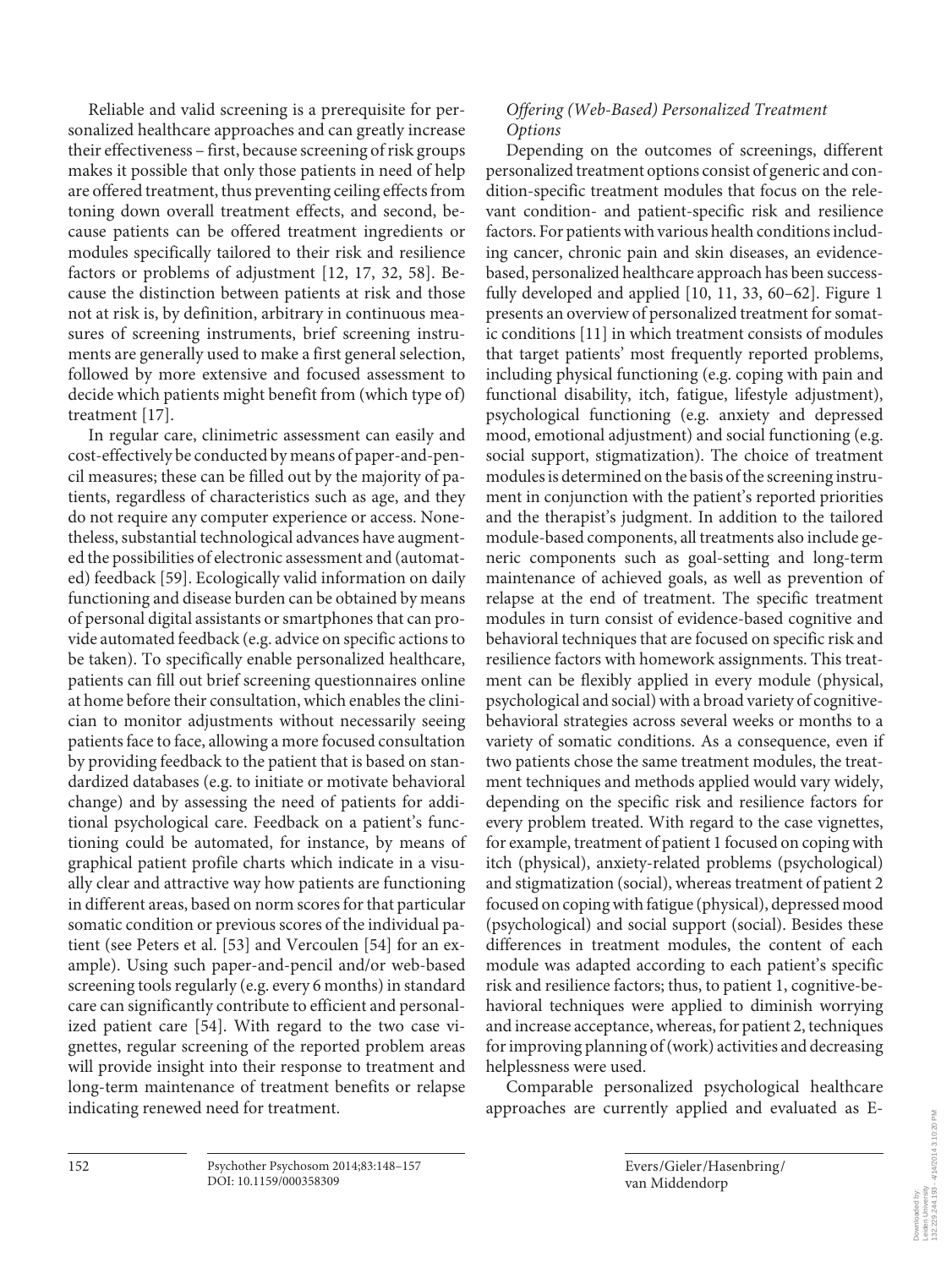

Fig. 1. Schema of a personalized healthcare psychotherapeutic approach to somatic conditions.

health applications [63], which may have specific advantages for patients with chronic somatic conditions (e.g. not having to travel, immediate implementation in the home environment). Such web-based interventions, which have shown to be as effective as face-to-face interventions, are a highly promising area of development to reach this large and growing patient population in combination with a minimal therapist load [64-66].

#### A Personalized Healthcare Psychotherapy Approach

## **Areas in Need of Research**

 Our previous outline showed that personalized healthcare for patients at risk of long-term adjustment problems holds promise for improving the (cost-)effectiveness of psychological and psychopharmacological interventions and psychotherapy for somatic conditions. Tailored treatment theoretically matches patients' needs and may increase patient satisfaction and compliance, and early

Psychother Psychosom 2014;83:148–157 DOI: 10.1159/000358309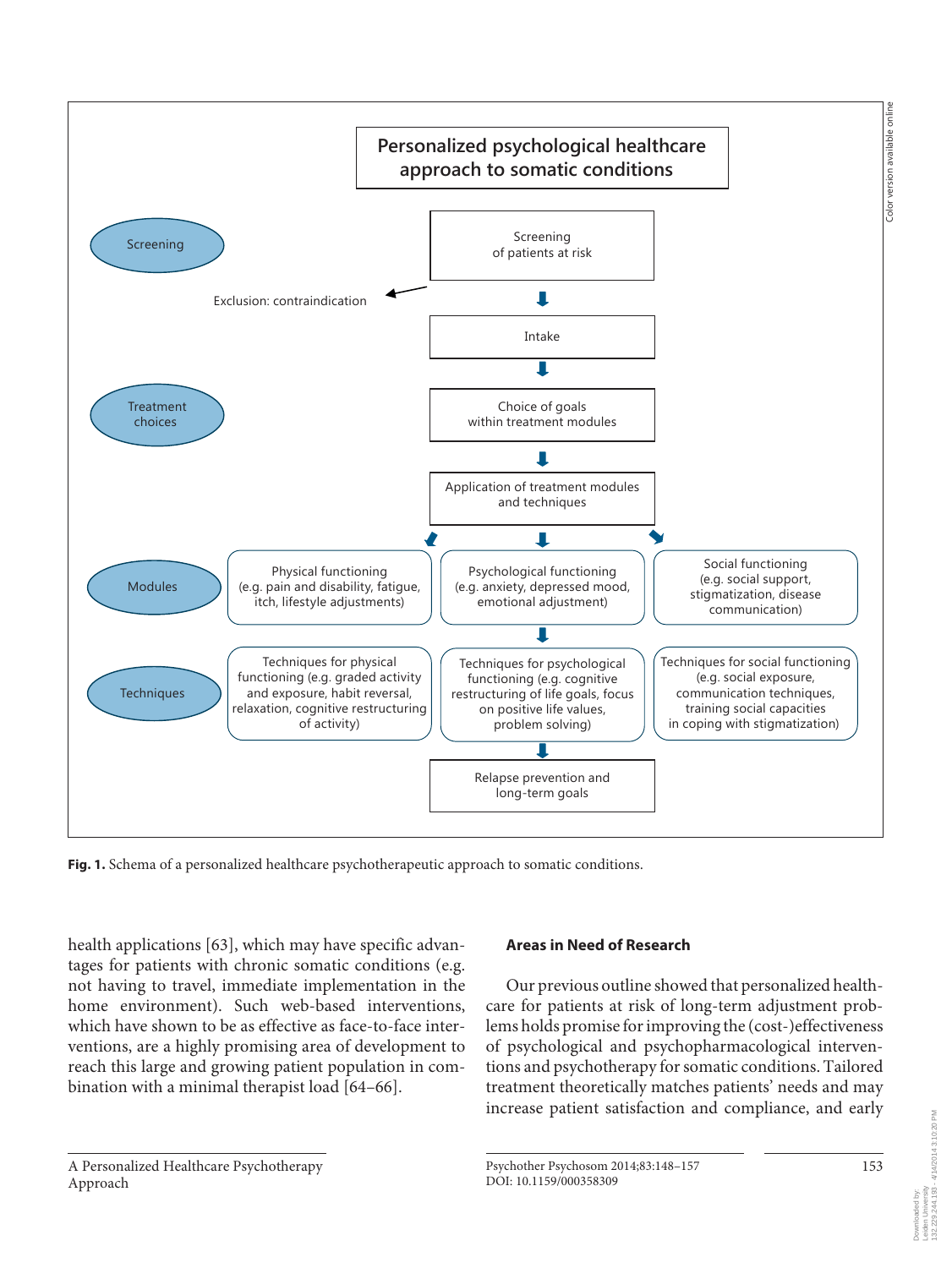detection, diagnosis and treatment offers a better chance of decreasing unfavorable long-term disease outcomes. When incorporating validated screening tools and tailored treatment approaches into standard care provided by multidisciplinary teams, personalized treatment options might be a cost-effective way to deliver fitting healthcare to a large population by offering treatment at the level of need of the individual patient at a specific time [15]. This level of need could be assessed by means of regular screening for functioning and risk and resilience factors, with the outcome of this screening leading to a specific treatment recommendation. For example, around the time of diagnosis, all patients may be offered education about biomedical and psychological risk and resilience factors, whereas self-management training and tailored psychological therapy is offered to patients with a possible or definite at-risk psychological profile. Additionally, it would be highly interesting to study the interaction of cognitive-behavioral techniques with innovative pharmacological or neurobiological interventions, such as cognitive restructuring combined with transcranial magnetic stimulation to relieve severe depression [67]. Innovative approaches in this area further suggest that the simultaneous application of these techniques can result in vastly improved treatment effects (e.g. precortisol treatment during exposure in order to increase the coping capacity of an individual) [68, 69] .

 At this time, clinical implementation of efficacious personalized healthcare is frequently lacking in the psychotherapy domain, mainly due to a relative shortage of health professionals (e.g. psychotherapists specialized in treatment of somatic conditions) with generic and condition-specific knowledge about the most relevant health outcomes in somatic conditions and related risk and resilience factors [70]. Delivery of these treatments by Ehealth applications, which is very acceptable to patients, could contribute to the solution of this problem [71, 72] .

 Even though there is increasing evidence that tailoring psychological treatments to specific risk or resilience profiles increases their effectiveness [11, 12, 32, 33], more solid evidence for its added value above general psychological and psychopharmacological therapy protocols needs to be collected to determine the best implementation strategy for personalized healthcare. Because personalized treatment differs between individuals, this actually calls for a new way to evaluate its effectiveness. For example, a general benchmark of clinical significance for patients with chronic pain (e.g. a change of at least 3 on a visual analog scale) might be replaced by a personalized score for patients, depending on their baseline level of pain and on the amount of improvement they would consider personally meaningful [73]. Thus, instead of solely using generic outcomes, personalized treatment might best be evaluated by personalizing outcome assessments.

## **Comparison with Guidelines**

 For the psychological and psychopharmacological treatment of patients with (chronic) somatic conditions, usually two broad areas of guidelines are used, based on whether the emphasis lies on psychological or on somatic (co)morbidity.

 In the area of psychological classification systems, the general classification system for diagnosing psychological disorders warranting psychological or psychotherapeutic intervention, the Diagnostic and Statistical Manual of Mental Disorders [74], primarily classifies problems as 'clinical syndromes', including adjustment problems, anxiety, depression and somatization (axis I diagnoses). For the majority of patients with chronic somatic conditions, however, these are a consequence of (or at least reinforced by) their medical condition. Diagnosing all these problems merely as axis III problems, thus as psychological problems secondary to a somatic condition, however, leads to a very undifferentiated diagnosis that does not provide the health professional with useful clues as to how to intervene. Finally, the complex interactions between physical, psychological and social factors (e.g. consequences of the condition and health behavior of patients) are usually insufficiently taken into account in this classification system.

 In the area of somatic classification systems, guidelines for the treatment of chronic somatic conditions, including chronic obstructive pulmonary disease, diabetes mellitus, rheumatoid arthritis and somatoform disorders, often include a general statement that psychological selfmanagement interventions could be part of treatment. These guidelines do not, however, distinguish between interventions that should and those that should not be psychotherapeutic in nature for specific risk groups of patients at risk of severe adjustment problems. In addition, common psychological (risk and resilience) factors between different somatic conditions are usually not taken into account. Finally, guidelines usually vary strongly between different somatic conditions with regard to their emphasis on the need of treatment for psychological problems.

 Consequently, there is a need for a new classification system for categorizing physical, psychological and social

Downloaded by: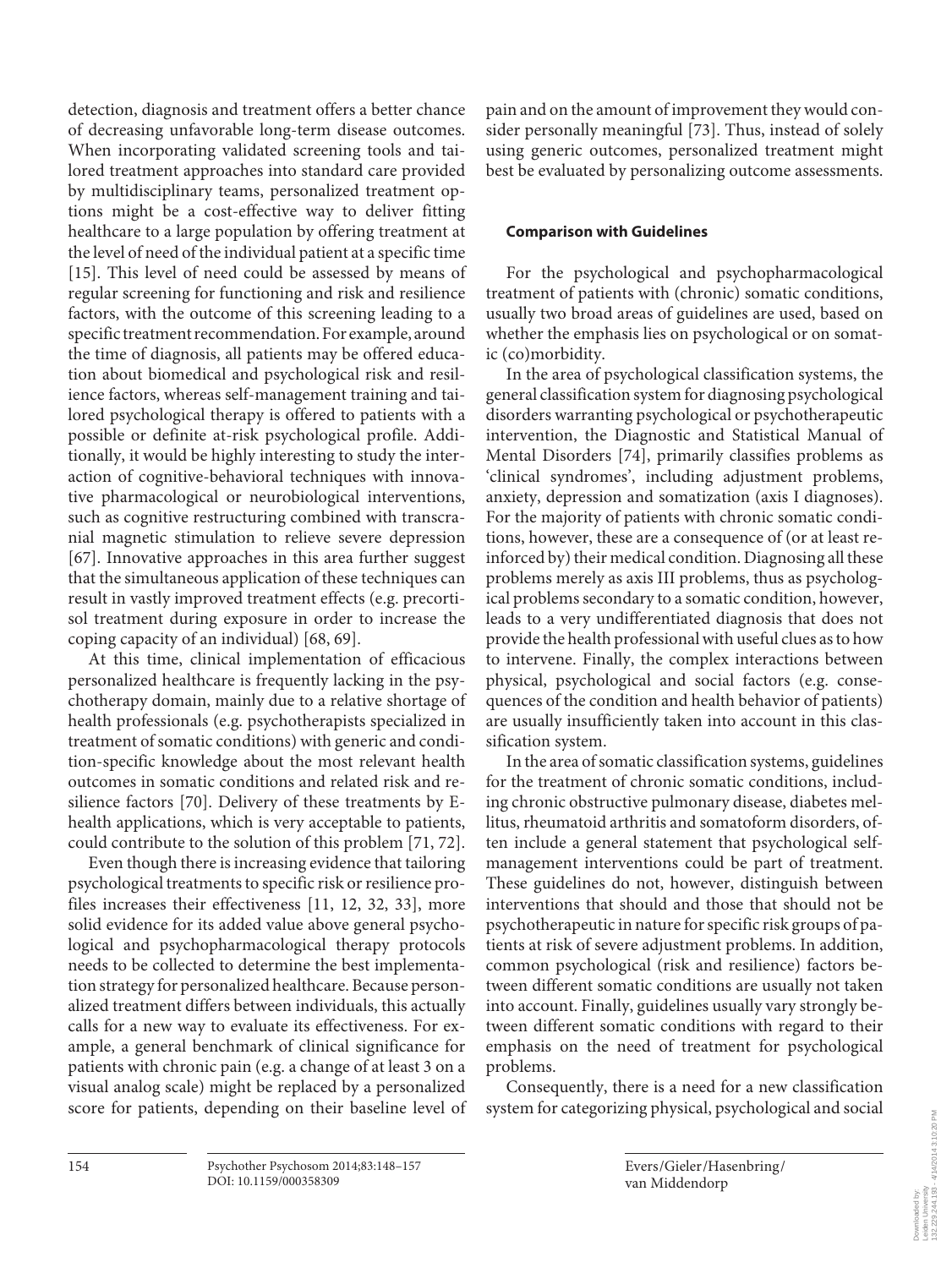problems experienced by patients with chronic somatic conditions that takes into account the complex interactions between all these dimensions, accompanied by concrete guidelines stating on which grounds to intervene by means of which type of intervention.

#### **Conclusions and Recommendations**

 Personalized healthcare for patients with somatic conditions is on its way to improve healthcare for all individuals. It has, however, been mainly restricted to biomedical markers guiding medical treatment. Even though psychological and psychopharmacological interventions and psychotherapy are also developing toward more differentiated care – for example, by developing steppedcare approaches depending on the severity of complaints [28, 75] – a coherent personalized healthcare framework for science, care and management beyond traditional diagnostics and treatments has not yet been developed. Based on generic principles, this article presents an innovative individualized approach to all kinds of chronic somatic conditions for which, currently, no clear psychotherapeutic guidelines exist. With this approach, different areas of evidence-based knowledge in psychotherapy are combined into an encompassing framework for personalized healthcare in the area of psychological interventions and psychotherapy for somatic conditions that is innovative in a number of regards: (1) it takes into account the complex interaction between physical, psychological and social factors in somatic conditions; (2) it

makes use of generic and condition-specific screening instruments; (3) it offers personalized treatment modules that include the health problems most frequently experienced in the areas of physical, psychological and social functioning and connects them with the priorities of the individual patient; (4) it uses evidence-based principles for personalized treatment strategies, tailored to a patient's priorities with regard to treatment outcomes and individualized psychological risk and resilience factors, and (5) it provides possibilities for web-based application of screening and interventions (E-health). E-health could provide an optimal way to deliver these treatments to large groups of patients with different somatic conditions. In this way, personalized psychological interventions and psychotherapy for somatic conditions that incorporate E-health have the potential to increase efficiency, to ensure equity of treatment possibilities, and to enhance quality and patient empowerment in order to provide an opportunity for delivering effective care to large numbers of patients at diminished costs.

#### **Disclosure Statement**

 No conflicts of interests are declared. The authors have received (financial) support for their work in the previous 3 years from a variety of sources, including the Dutch Arthritis Foundation, Dutch Kidney Foundation, Pfizer, the Netherlands Organisation for Scientific Research, the Netherlands Organisation for Health Research and Development, and the German Ministry of Education and Research.

#### **References**

- 1 de Ridder DTD, Geenen R, Kuijer R, van Middendorp H: Psychological adjustment to chronic disease. Lancet 2008;372:246–255.
- 2 Taylor SE, Aspinwall LG: Psychosocial aspects of chronic illness; in Costa PT, Vanden-Bos GR (eds): Psychological Aspects of Serious Illness: Chronic Conditions, Fatal Diseases, and Clinical Care. Washington, American Psychological Association, 1996, pp 7–60.
- 3 Evers AWM, Zautra A, Thieme K: Stress and resilience in rheumatic diseases: a review and glimpse into the future. Nat Rev Rheumatol 2011;7:409–415.
- 4 Newman S, Steed L, Mulligan K: Self-management interventions for chronic illness. Lancet 2004;364:1523–1537.
- 5 McEwen BS, Getz L: Lifetime experiences, the brain and personalized medicine: an integrative perspective. Metabolism 2013;62:S20– S26.
- 6 Butler AC, Chapman JE, Forman EM, Beck AT: The empirical status of cognitive-behavioral therapy: a review of meta-analyses. Clin Psychol Rev 2006;26:17–31.
- 7 Eccleston C, Williams AC, Morley S: Psychological therapies for the management of chronic pain (excluding headache) in adults. Cochrane Database Syst Rev 2009; 15:CD007407.
- 8 Neill J, Belan I, Ried K: Effectiveness of nonpharmacological interventions for fatigue in adults with multiple sclerosis, rheumatoid arthritis, or systemic lupus erythematosus: a systematic review. J Adv Nurs 2006;56:617– 635.
- 9 Williams A, Manias E, Walker R: Interventions to improve medication adherence in people with multiple chronic conditions: a systematic review. J Adv Nurs 2008;63:132– 143.
- 10 Dalton JA, Keefe FJ, Carlson J, Youngblood R: Tailoring cognitive behavioral treatment for cancer pain. Pain Manag Nurs 2004;5:3–18.
- 11 Evers AWM, Kraaimaat FW, van Riel PLCM, de Jong AJL: Tailored cognitive-behavioral therapy in early rheumatoid arthritis for patients at risk: a randomized, controlled trial. Pain 2002;100:141–153.
- 12 Radhakrishnan K: The efficacy of tailored interventions for self-management outcomes of type 2 diabetes, hypertension or heart disease: a systematic review. J Adv Nurs 2012;68:496– 510.
- 13 Keefe FJ, Rumble ME, Scipio CD, Giordano LA, Perri LM: Psychological aspects of persistent pain: current state of the science. J Pain 2004;5:195–211.
- 14 Vlaeyen JWS, Morley S: Cognitive-behavioral treatments for chronic pain: what works for whom? Clin J Pain 2005;21:1–8.

 A Personalized Healthcare Psychotherapy Approach

Downloaded by: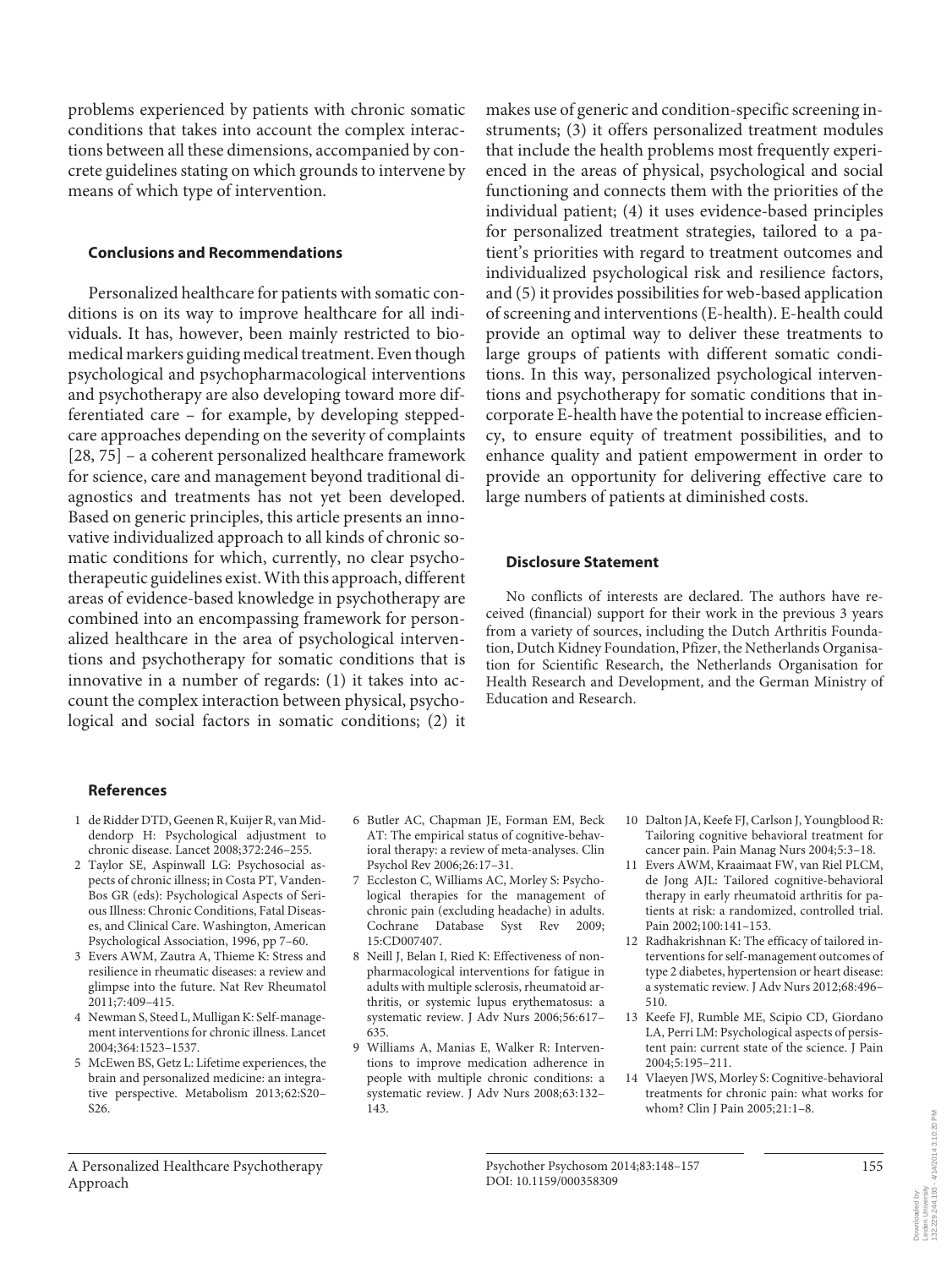- 15 Tomba E, Fava GA: Treatment selection in depression: the role of clinical judgment. Psychiatr Clin North Am 2012;35:87–98.
- 16 Norcross JC, Wampold BE: What works for whom: tailoring psychotherapy to the person. J Clin Psychol 2011;67:127–132.
- 17 Fava GA, Sonino N, Wise TN: Principles of psychosomatic assessment; in Fava GA, Sonino N, Wise TN (eds): The Psychosomatic Assessment Strategies to Improve Clinical Practice. Adv Psychosom Med. Basel, Karger, 2012, vol 32, pp 1–18.
- 18 Fava GA: Modern psychiatric treatment: a tribute to Thomas Detre, MD (1924–2011). Psychother Psychosom 2013;82:1–7.
- 19 Evers AWM, Rovers MM, Kremer JAM, Veltman JA, Schalken JA, Bloem BR, van Gool AJ: An integrated framework of personalized medicine: from individual genomes to participatory health care. Croat Med J 2012;53:301– 303.
- 20 Hamburg MA, Collings FA: The path to personalized medicine. N Engl J Med 2010;363: 301–304.
- 21 Bousquet J, Anto JM, Sterk PJ, Adcok IM, Chung KF, Roca J, Agusti A, Brightling C, Cambon-Thomsen A, Cesario A, Abdelhak S, Antonarakis SE, Avignon A, Ballabio A, Baraldi E, Baranov A, Bieber T, Bockaert J, Brahmachari S, Brambilla C, Bringer J, Dauzat M, Ernberg I, Fabbri L, Froguel P, Galas D, Gojobori T, Hunter P, Jorgensen C, Kauffmann F, Kourilsky P, Kowalski ML, Lancet D, le Pen C, Mallet J, Mayosi B, Mercier J, Metspalu A, Nadeau JH, Ninot G, Noble D, Öztürk M, Palkonen S, Préfaut C, Rabe K, Renard E, Roberts RG, Samolinski B, Schünemann HJ, Simon HU, Bento M, Superti-Furga G, Tegner J, Verjovski-Almeida S, Wellstead P, Wolkenhauer O, Wouters E, Balling R, Brookes AJ, Charron D, Pison C, Chen Z, Hood L, Auffray C: Systems medicine and integrated care to combat chronic noncommunicable diseases. Genome Med 2011;3:1–12.
- 22 Garber AM, Tunis SR: Does comparative-effectiveness research threaten personalized medicine? N Engl J Med 2009;360:1025–1027.
- 23 Derfuss T: Personalized medicine in multiple sclerosis: hope or reality? BMC Med 2012;10: 116.
- 24 Dandona S, Roberts R: Personalized cardiovascular medicine: status in 2012. Can J Cardiol 2012;28:693–699.
- 25 Bodenheimer T, Lorig K, Holman H, Grumbach K: Patient self-management of chronic disease in primary care. JAMA 2002;288: 2469–2475.
- 26 Duggan PS, Geller G, Cooper LA, Beach MC: The moral nature of patient-centeredness: is it 'just the right thing to do'? Patient Educ Couns 2006;62:271–276.
- 27 Tomba E, Bech P: Clinimetrics and clinical psychometrics: macro- and micro-analysis. Psychother Psychosom 2012;81:333–343.
- 28 Fava GA, Ruini C, Sonino N: Management of recurrent depression in primary care. Psychother Psychosom 2003;72:3–9.
- 29 von Korff M, Tiemens B: Individualized stepped care of chronic illness. West J Med 2000;172:133–137.
- 30 Turk DC, Okifuji A, Sinclair JD, Starz TW: Differential responses by psychosocial subgroups of fibromyalgia syndrome patients to an interdisciplinary treatment. Arthritis Care Res 1998;11:397–404.
- 31 Olsson LE, Jakobsson Ung E, Swedberg K, Ekman I: Efficacy of person-centred care as an intervention in controlled trials: a systematic review. J Clin Nurs 2013;22:456–465.
- 32 Noar SM, Benac CN, Harris MS: Does tailoring matter? Meta-analytic review of tailored print health behavior change interventions. Psychol Bull 2007;133:673–693.
- 33 van Koulil S, van Lankveld W, Kraaimaat FW, van Helmond T, Vedder A, van Hoorn H, Donders R, de Jong AJL, Haverman JF, Korff KJ, van Riel P, Cats HA, Evers AWM: Tailored cognitive-behavioral therapy and exercise training for high-risk patients with fibromyalgia. Arthritis Care Res 2010;62:1377– 1385.
- 34 Beutler LE, Harwood TM, Kimpara S, Verdirame D, Blau K: Coping style. J Clin Psychol 2011;67:176–183.
- 35 Lazarus RS, Folkman S: Stress, Appraisal and Coping. New York, Springer, 1984.
- Leventhal H, Nerenz DR, Steele DJ: Illness representations and coping with health threats; in Baum A, Taylor SE, Singer JE (eds): Handbook of Psychology and Health. Hillsdale, Lawrence Erlbaum Associates, 1984, vol 4, pp 219–252.
- 37 Steptoe A: Psychophysiological bases of disease; in Johnston DW, Johnston M (eds): Comprehensive Clinical Psychology: Health Psychology. Oxford, Pergamon, 1998, vol 8, pp 39–78.
- 38 Soons P, Denollet J: Medical psychology services in Dutch general hospitals: state of the art developments and recommendations for the future. J Clin Psychol Med Settings 2009; 16:161–168.
- 39 Evers AWM, Kraaimaat FW, Geenen R, Jacobs JWG, Bijlsma JWJ: Stress-vulnerability factors as long-term predictors of disease activity in early rheumatoid arthritis. J Psychosom Res 2003;55:293–302.
- 40 Evers AWM, Kleinpenning MM, Smits T, Boezeman J, van de Kerkhof PCM, Kraaimaat FW, Gerritsen MJP: Itch and scratching as predictors of time to clearance of psoriasis with narrow-band ultraviolet B therapy. Br J Dermatol 2009;161:542–546.
- 41 Hallner D, Hasenbring M: Classification of psychosocial risk factors (yellow flags) of the development of chronic low back and leg pain using artificial neural network. Neurosci Lett 2004;361:151–154.
- 42 Hasenbring M, Marienfeld G, Kuhlendahl MD, Soyka S: Risk factors of chronicity in lumbar disc patients: a prospective investigation of biologic, psychologic, and social predictors of therapy outcome. Spine (Phila Pa 1976) 1994;19:2759–2765.
- 43 Leeuw M, Goossens ME, Linton SJ, Crombez G, Boersma K, Vlaeyen JW: The fear-avoidance model of musculoskeletal pain: current state of scientific evidence. J Behav Med 2007; 30:77–94.
- 44 Sinclair VG, Wallston KA: Predictors of improvement in a cognitive-behavioral intervention for women with rheumatoid arthritis. Ann Behav Med 2001;23:291–297.
- 45 Peters ML, Sorbi MJ, Kruise DA, Kerssens JJ, Verhaak PFM, Bensing JM: Electronic diary assessment of pain, disability and psychological adaptation in patients differing in duration of pain. Pain 2000;84:181–192.
- 46 Evers AWM, Kraaimaat FW, Geenen R, Jacobs JWG, Bijlsma JWJ: Pain coping and social support as predictors of long term functional disability and pain in early rheumatoid arthritis. Behav Res Ther 2003;41:1295–1310.
- 47 Kraaimaat FW, Brons MR, Geenen R, Bijlsma JWJ: The effect of cognitive behavior therapy in patients with rheumatoid arthritis. Behav Res Ther 1995;33:487–495.
- 48 Fava GA, Belaise C: A discussion on the role of clinimetrics and the misleading effects of psychometric theory. J Clin Epidemiol 2005; 58:753–756.
- 49 Fava GA, Tomba E, Sonino N: Clinimetrics: the science of clinical measurements. Int J Clin Pract 2012;66:11–15.
- 50 Tossani E: The concept of mental pain. Psychother Psychosom 2013;82:67–73.
- 51 Zigmond AS, Snaith RP: The Hospital Anxiety and Depression Scale. Acta Psychiatr Scand 1983;67:361–370.
- 52 Evers AWM, Duller P, van de Kerkhof PCM, van der Valk PGM, de Jong EMGJ, Gerritsen MJP, Otero E, Verhoeven EWM, Verhaak CM, Kraaimaat FW: The Impact of Chronic Skin Disease on Daily Life (ISDL): a generic and dermatology-specific health instrument. Br J Dermatol 2008;158:101–108.
- 53 Peters JB, Daudey L, Heijdra YF, Molema J, Dekhuijzen PNR, Vercoulen JH: Development of a battery of instruments for detailed measurement of health status in patients with COPD in routine care: the Nijmegen Clinical Screening Instrument. Qual Life Res 2009;18: 901–912.
- 54 Vercoulen JH: A simple method to enable patient-tailored treatment and to motivate the patient to change behaviour. Chron Respir Dis 2012;9:259–268.
- 55 Sirri L, Fava GA, Sonino N: The unifying concept of illness behavior. Psychother Psychosom 2013;82:74–81.
- 56 Meyer TJ, Miller ML, Metzger RL, Borkovec TD: Development and validation of the Penn State Worry Questionnaire. Behav Res Ther 1990;28:487–495.
- 57 Evers AWM, Kraaimaat FW, van Lankveld W, Jongen PJH, Jacobs JWG, Bijlsma JWJ: Beyond unfavorable thinking: the Illness Cognition Questionnaire for chronic diseases. J Consult Clin Psychol 2001;69:1026–1036.